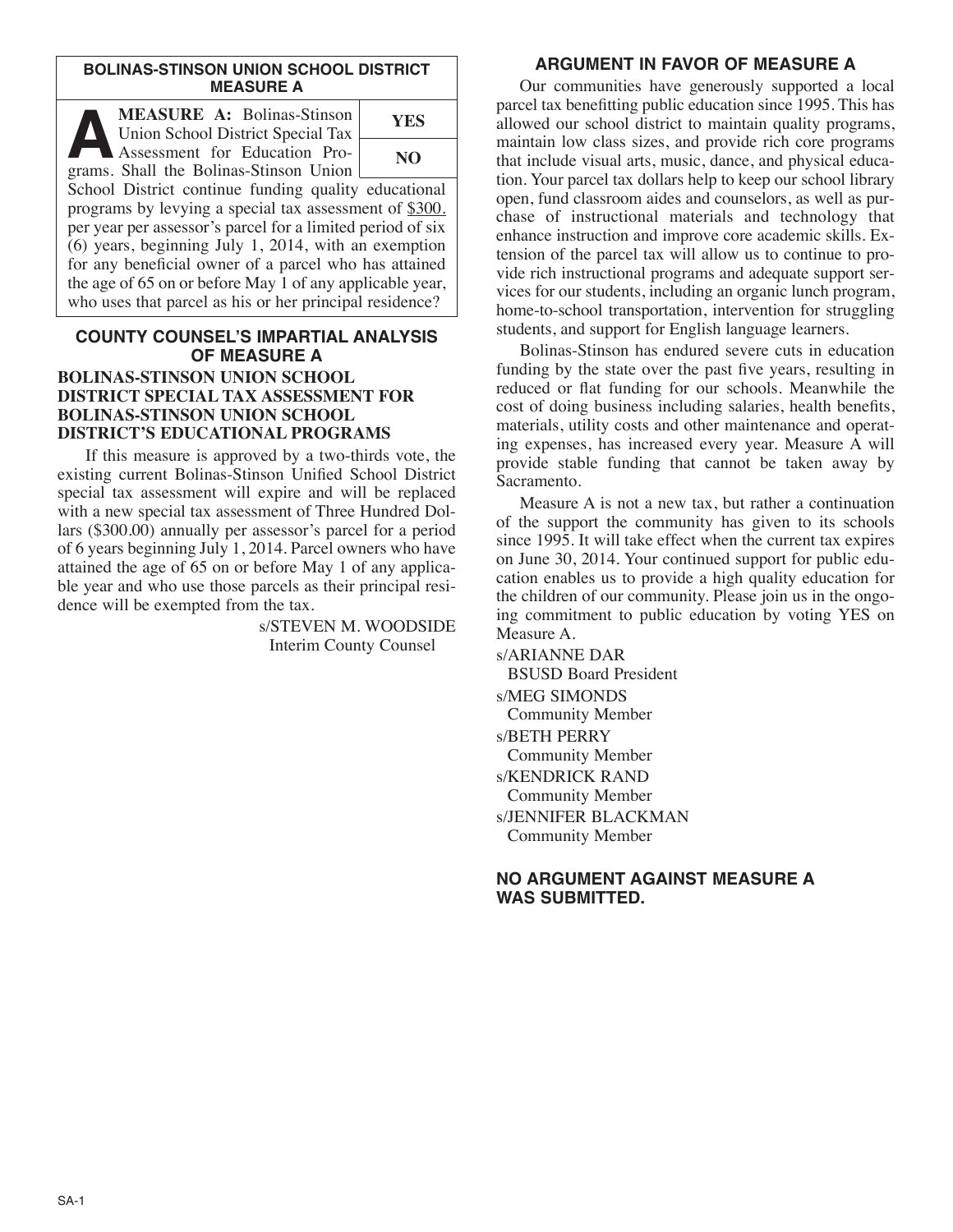# **FULL TEXT OF MEASURE A**

### **Bolinas-Stinson Union School District Resolution # 11 2012-2013 RESOLUTION AND ORDER OF ELECTION IN THE MATTER OF A SPECIAL TAX ELECTION TO MAINTAIN AND EXPAND SCHOOL PROGRAMS**

**WHEREAS,** the California State Legislature has failed to provide adequate and necessary funding for the continued operations of the schools of the Bolinas-Stinson Union Schools district and their instructional programs; and

**WHEREAS,** as a result of this lack of funding for the schools, Bolinas Stinson Union School District is in danger of eliminating study programs beneficial and necessary to the children who attend the schools of the district; and

**WHEREAS,** continued reliance solely on state funding will result in further loss of critical programs; and

**WHEREAS,** Section 4 of Article XIIIA of the California Constitution and Government Code Sections 50075, 50076, 50077, 50079 and 53720 et seq. authorize school districts to levy a "Special Tax" to raise funds for the purpose of providing funds to run the schools of the district upon approval of two-thirds of the votes cast by voters voting upon such a special tax proposal;

**WHEREAS,** passage of a state Constitutional Amendment would allow local voters to decide to make investments in their neighborhood schools in addition to state funding;

**NOW, THEREFORE, BE IT RESOLVED** that the Governing Board of the Bolinas-Stinson Union School District resolves to conduct a regular election on June 4, 2013, at which will be submitted to the qualified voters of the Bolinas-Stinson Union School District a measure to authorize a special tax for the purpose of continuing and expanding vital educational programs, critical to the educational process in the schools of the district;

BE IT RESOLVED, FURTHERMORE, BY THE GOV-ERNING BOARD OF THE BOLINAS-STINSON UNION SCHOOL DISTRICT AS FOLLOWS:

Section 1. Said election is hereby called to be held within the boundaries of the Bolinas-Stinson Union School District, at which elections shall be submitted to the qualified voters the following measure, to wit:

Shall the Bolinas-Stinson Union School District provide funds for the continuation of quality educational programs by levying a special tax assessment of  $$300$  per annual payment or per assessors parcel for a limited period of six (6) years, beginning July 1, 2014, with an exemption for any beneficial owner of a parcel who has attained the age of 65 on or before May 1 of any applicable year, who uses that parcel as his or her principal residence?

The funds shall be used for;

District Programs: Maintain present education programs including Art, Music, Foreign Language, Physical Education and maintain reasonable class size.

Basic Instructional materials: maintain adequate per student allowance and update classroom texts to ensure adequate quantity and quality of texts.

Educational and instructional equipment and supplies: maintain current instructional equipment.

Operation and maintenance: maintain sufficient staff for efficient operation and adequate allowance for building and grounds maintenance.

Priorities for expenditures of funds the first and each successive year will be determined by the Governing Board with input from staff, parents and the community.

The special tax will be imposed in the amount of \$300. for each assessors parcel. An exemption from the assessment will be made available to each individual in the district who will attain age 65 years prior to May 1 of the assessment year, who owns a beneficial interest in the parcel, who uses that parcel as his or her principal place of residence, and who applies to the District on or before May 1, 2014 or May 1 of any succeeding assessment year. Any one application from a qualified applicant will provide an exemption for the parcel for the remaining term of the assessment so long as such applicant continues to use the parcel as his or her principal residence.

Section 2. The text of the measure as displayed on each individual ballot shall be abbreviated and shall read as follows:

### **BOLINAS-STINSON UNION SCHOOL DISTRICT SPECIAL TAX ASSESSMENT FOR EDUCATIONAL PROGRAMS**

"Shall the Bolinas-Stinson Union School District continue funding quality educational programs by levying a special tax assessment of \$ 300. per year per assessor's parcel for a limited period of  $s$ ix  $(6)$  years, beginning July 1, 2014, with an exemption for any beneficial owner of a parcel who has attained the age of 65 on or before May 1 of any applicable year, who uses that parcel as his or her principal residence?"

**YES NO**

Section 3: Commencing on July 1, 2014, the special tax specified above, shall be collected and administered in the same manner as ad valorem property taxes are fixed and collected under provisions of the California Revenue and Taxation Code.

Section 4: The Superintendent of Schools of Marin County is hereby requested to call a regular election of the said "special tax" to be held on 6/4/2013. The county Clerk is hereby requested and authorized to: 1) set forth on all sample ballots relating to said election to be mailed to the qualified electors of the Bolinas-Stinson Union School District said measure; and 2) provide absent voter ballots for said "special Tax" election for use by qualified electors of the Bolinas-Stinson Union schools District who are entitled thereto in the manner provided by law.

Section 5. If any section, sub-section, phrase or clause of this resolution is for any reason held to be invalid, such decision shall not affect the validity of the remaining por